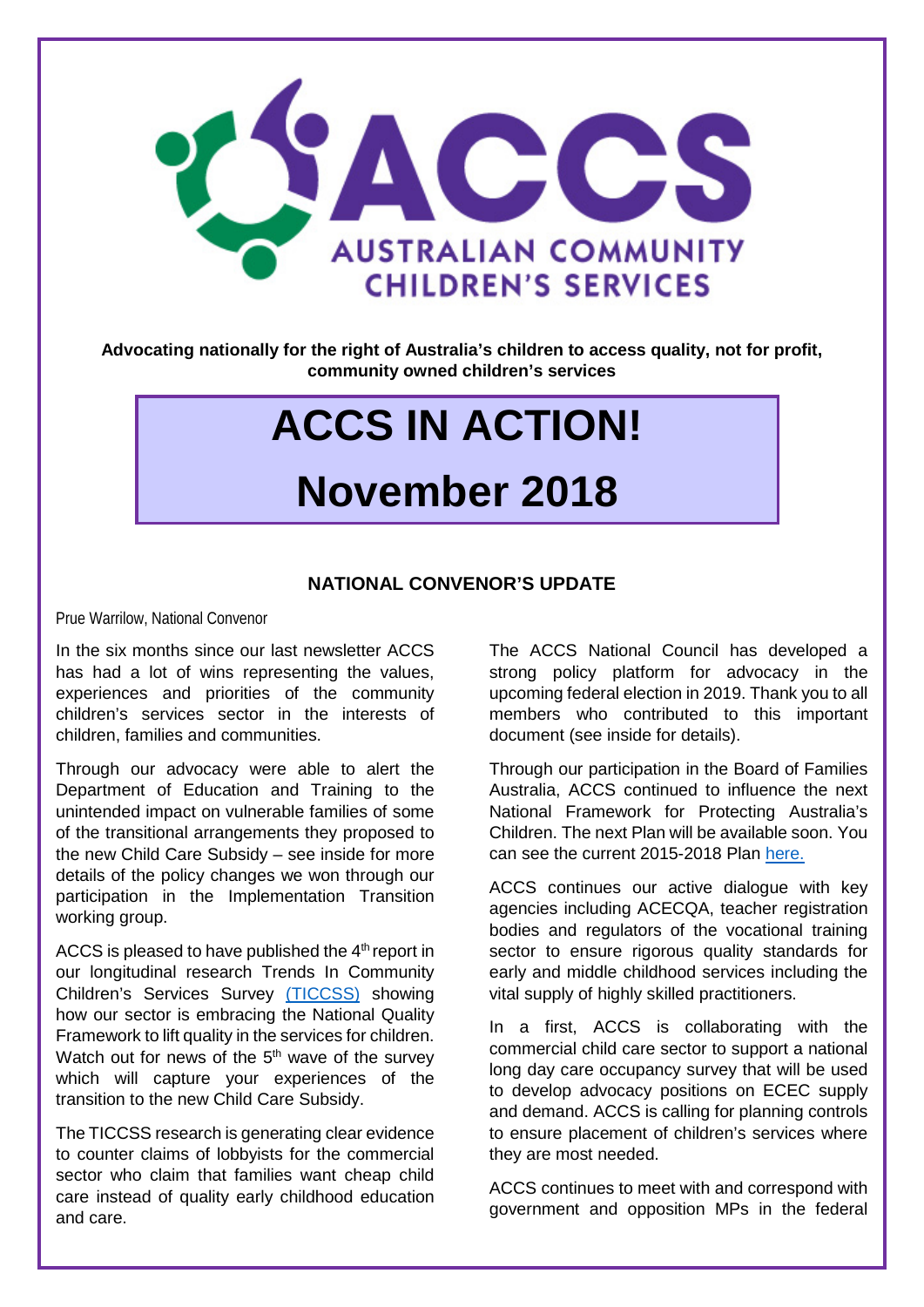government as well as with state and territory governments through our branches.

#### **BREAKING NEWS – CALLING ALL QUEENSLAND COMMUNITY CHILDREN'S SERVICES**

ACCS is pleased to announce that a meeting of community children's services in Brisbane has resolved to form an ACCS Queensland sub-branch of our Victorian branch, Community Child Care.

For more information contact Daniela at email: [dkavoukas@cccinc.org.au](mailto:dkavoukas@cccinc.org.au)

#### **ACCS ADVOCATING FOR CHILDREN, FAMILIES AND COMMUNITIES**

ACCS continues to speak out for children, families and the communities that support them through our advocacy for community children's services. We are proud to be producing the evidence to support our advocacy positions through our original research.

#### **ACCS Research - TICCSS**

ACCS was pleased to release the report on the fourth wave of its longitudinal study of the implementation of the early childhood quality reforms [Trends In Community Children's Services](http://ausccs.org.au/?page_id=93)  [\(TICCSS\).](http://ausccs.org.au/?page_id=93) The report and a media release were sent to key politicians, including the Minister for Education, the Shadow Ministers for Early Childhood and for Families and Social Services and the Co-Chairs of the Parliamentary Friends of Early Childhood Learning Group.

It was also provided to key bureaucrats Jackie Wilson, Deputy Secretary, Early Childhood & Childcare and Matt Yannopoulos, Deputy Secretary, Child Care Reform Implementation.

The report was also distributed widely to our sister advocacy organisations. ACCS branches are distributing the report to key policy makers in state and territory governments as well as to sister advocacy organisations.

#### **Other contact with MPs**

ACCS has written to Dan Tehan, the new Minister for Education offering our perspectives on behalf of the community children's services sector.

#### **Lifting Our Game joint statement**

ACCS co-signed a letter to the Prime Minister entitled *Time for action - calling for universal early learning for every Australian child*, along with 23

other key organisations including Early Childhood Australia, Australian Council Of Social Services, GoodStart Early Learning, Gowrie Australia, KU Children's Services, Early Childhood Management Services, Early Learning Association Australia, Community Child Care, Brotherhood of St Laurence and the Australian Education Union. This important communique calls for two years of quality early childhood education and care for all Australian children and cites the influential report *Lifting Our Game*.

ACCS issued a media release welcoming the ALP policy announcement promising funding for 15 hours of ECEC for 3 year olds.

#### **MEDIA RELEASE**

16 October 2018

#### **At last a guarantee of two years of early childhood education for Australia's children**

Australian Community Children's Services (ACCS) congratulates the ALP on its announcement of guaranteed access to 15 hours per week of subsidised early childhood education for all 3 and 4 year olds.

Australia lags behind the OECD average participation rate for three year olds. This initiative will address the problem of 1 in 5 Australian children starting school behind their peers in the developmental domains of physical health and well-being; social competence; emotional maturity; language and cognitive skills; and communication skills and general knowledge.

National Convenor of ACCS, Prue Warrilow congratulated the ALP on this initiative which will work towards improving educational and life course outcomes for Australian children. "ACCS calls for assurances that the funding will support early childhood education delivered by degree qualified early childhood teachers in all settings including long day care, family day care and preschool/kindergarten. It is deeply unfair that preschool aged children in some states such as WA miss out on subsidised early childhood education just because they attend the 'wrong' kind of service. Government funding should flow to any service type where a qualified degree early childhood teacher is delivering the educational program"

ACCS calls on all major parties contesting the next federal election to match today's announcement by the ALP.

ACCS continues to represent the community children's services sector on forums advising ACECQA and the training regulator ASQA, the Australian Industry and Skills Committee Children's Education and Care Industry Reference Committee and Technical Advisory Council and the DET Child Care Support Implementation Transition Working Group. See elsewhere in this newsletter for reports on these forums. Advocacy by ACCS branches is summarised in branch reports below.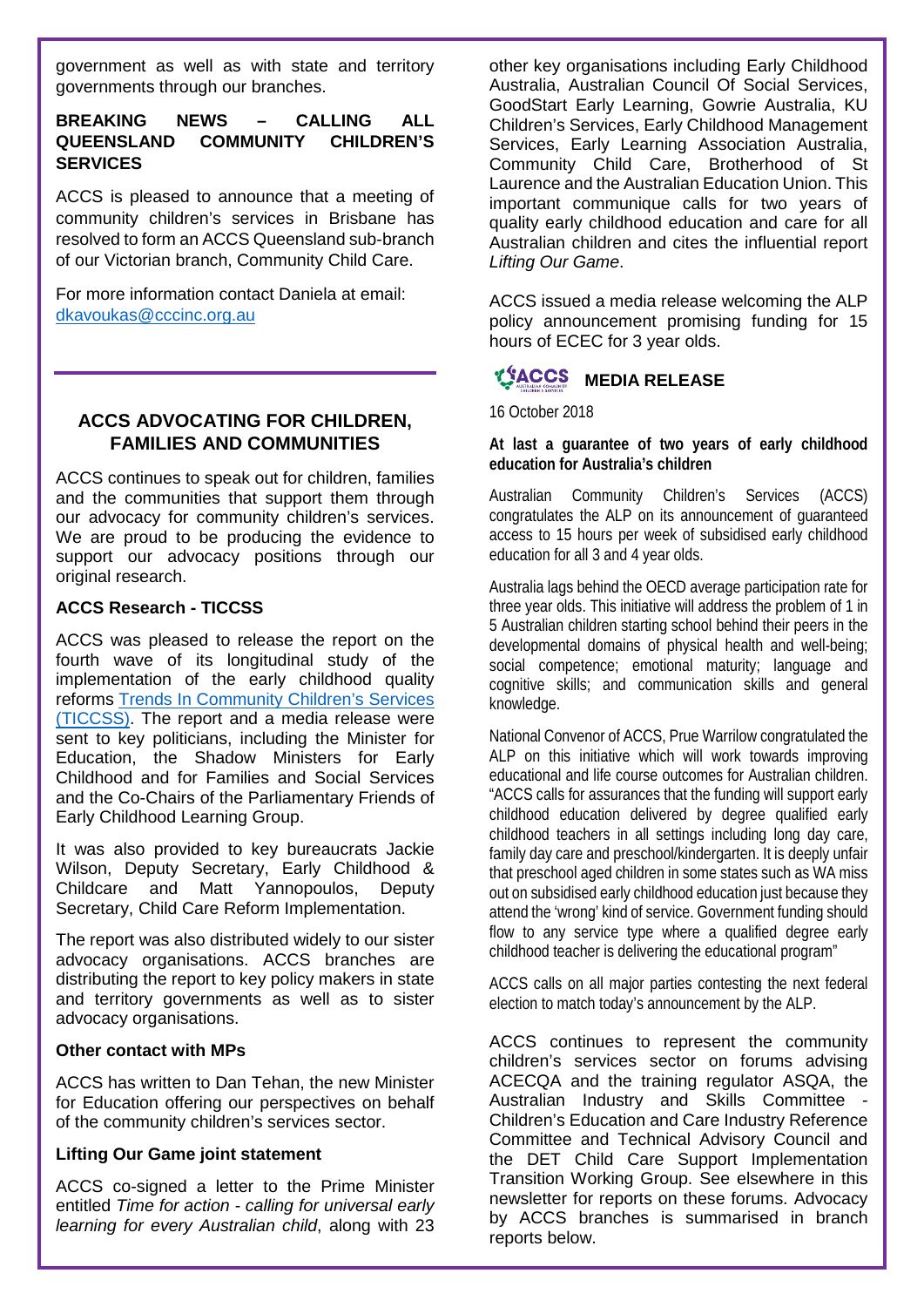#### **ACCS Election Platform for the Federal Election due in 2019**

The ACCS National Council endorsed the draft election platform prepared by the National Executive. Delegates were particularly keen for ACCS to push for two days per week of subsidised ECEC for non-working families.

It was agreed that ACCS will be vigilant to oppose any suggestion that 15 hours of funded ECEC for 3 year olds be rolled out initially for only 5 hours per week as this could be worse than no ECEC for vulnerable children.

The headline issues that ACCS will be bringing to the major parties to the federal election are:

- **1.** National Partnerships for the National Quality Framework are extended and adequately funding beyond 2020
- **2.** Building a skilled and professional early and middle childhood workforce – pay equity for educators; subsidised fees for upskilling to diploma and degree early childhood qualifications; stronger controls for early childhood courses and quality assurance of providers
- **3.** Children and families experiencing vulnerability have two days per week of subsidised access all children, including those of non-working parents, are eligible for subsidised ECEC for at least 2 days per week – from a minimum of 18 hours up to 24 hours per week reflecting the operating hours of the service they attend

ACCS also advocates for:

- Recognition in all government policy that learning starts at birth
- Universal Access to Early Childhood Education and Care to be extended to all 3 year old children in Australia and funding is consolidated for 15 hours per week for 4 year olds, in all settings (long day care, family day care, preschool/kindergarten)
- No children and their families to be held in detention in Australia or off-shore
- Maintenance of the current Priority of Access criteria to ensure access for families experiencing vulnerability or disadvantage
- Continuation of the full implementation of National Quality Framework to 2020
- Reintroduction of planning controls for new ECEC services

ACCS is a partner in the [Early Learning Everyone](http://www.everyonebenefits.org.au/about)  [Benefits](http://www.everyonebenefits.org.au/about) campaign. Our election issues reflect our commitment to the goals of this campaign. These are:

- To have all Australian children benefit from participating in early learning, particularly vulnerable children who will gain the most
- To have political parties commit to policies that will support 100 per cent of four year olds and 90 per cent of three year olds to attend early learning for at least two days per week, and for younger children to be able to attend as needed by their families
- To change the national conversation on the value of early learning .... that supporting attendance in early learning today will increase the future prosperity for all of us

#### **Child Care Subsidy Implementation Transition Working Group**

Linda Davison, ACCS National Secretary

The Implementation Transition working group advises the Department of Education on practical matters in the implementation of the new Child Care Subsidy. The following report covers a meeting held by teleconference on May 23rd, 2018 as well as issues that arose after CCS commencement.

The handbook was updated ready for July commencement with wellbeing criteria & eligibility, and Additional Child Care Subsidy guide & fact sheets

The planned 10% withholding was reduced to 5% after it was pointed out that 10% would represent an unreasonable increase in weekly fees for low income families (potentially adding 56% to their upfront costs). Families will be still be able to request a different withholding percentage via their MyGov account (or via an app that will be available)

ACCS advocacy helped to drive this change!

Despite strong feedback from the sector (parents, services, peak bodies) about sign in/out requirements this remains a reporting requirement; implementation of this requirement has been postponed until January 2019. Specific attendance data must also be included in fortnightly statements to families.

There was an issue when DET announced in mid-July that absences after July  $1<sup>st</sup>$  would not be eligible for CCS unless the child has attended in the last 2 weeks of June **and** the first 2 weeks of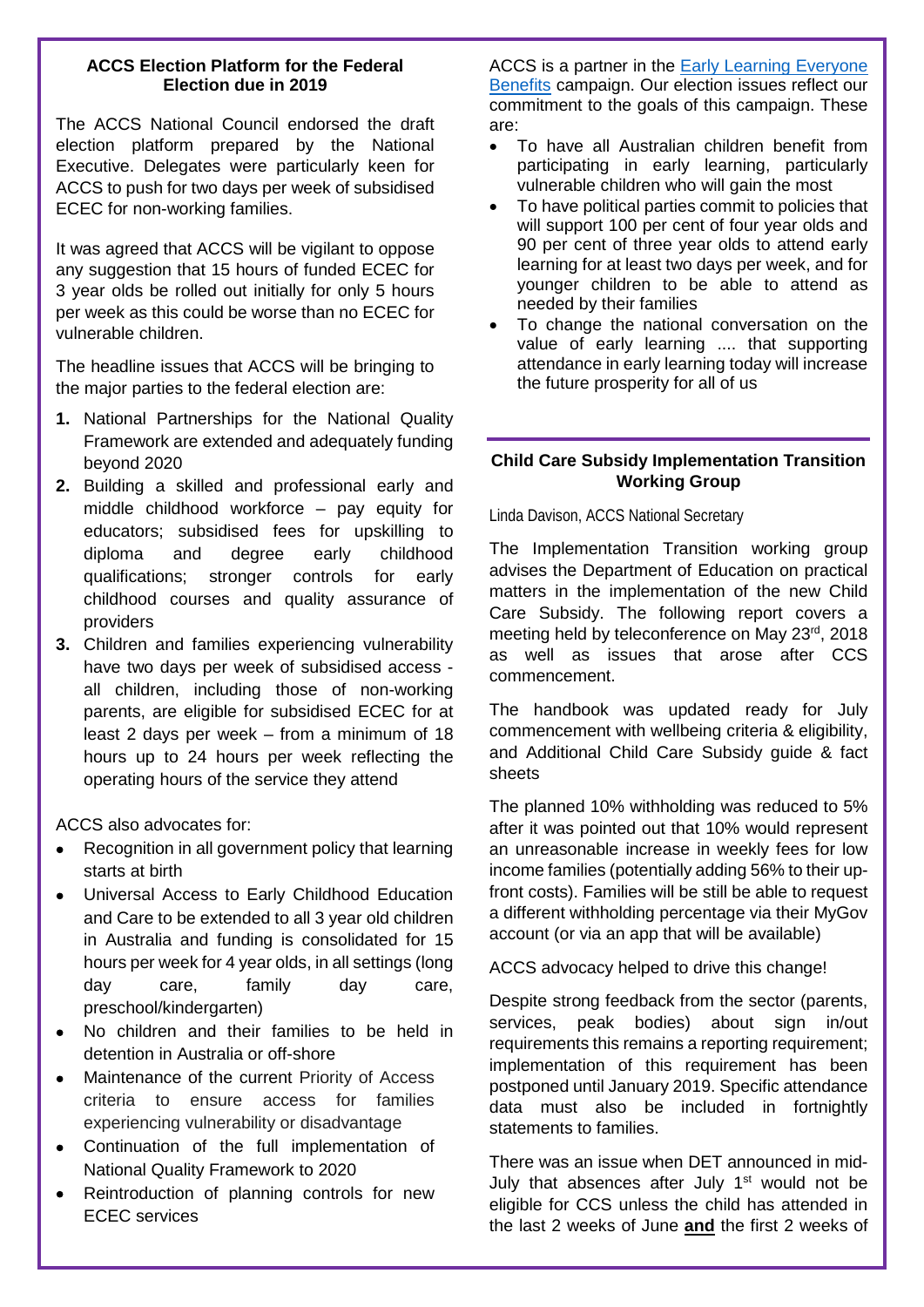July. ACCS lobbied strongly, and successfully, via the IT Working Group to have this ruling reconsidered. By the end of July, DET sent out new advice that they had "reviewed the legislative provisions" and "if the child's enrolment started before 2 July 2018, the child attended at least one session of care before 2 July 2018, and care is continuing at the same service under the same enrolment, absences can be eligible for CCS from 2 July 2018".

ACCS advocacy helped to drive this change!

After the transition to CCS a teleconference of the Working Group was held on 5 November dealt with the following key points.

General feedback on the transition is positive; services' cashflow has been maintained; families need to be reminded from MyGov to complete registration requirements. Payments commenced promptly and continue without much problem.

There was a spike in calls to the Helpdesk in July with business as usual from September. Call wait times are steadily improving. There have been few issues across all sectors since August.

FDC has had the most challenging transition. OSHC was 80% successful in transitioning but 20% of services have had issues that have been very difficult to resolve.

#### **What is to come next?**

17 new fact sheets were due for release in mid November both online and sent in batches via email.

A new interface will be available from December 2018, providing greater visibility about payments (how much; who has been paid). Software providers will advise services when this is available after providers have tested and approved it and what changes will be apparent.

The Additional Child Care Subsidy Handbook will be updated federally in late 2018 and Federal/State in early 2019. The Provider Handbook will be updated in early 2019.

**Reporting of actual attendance data** will be mandatory from January 14, 2019. This can be provided digitally or manually and all software providers are expected to be ready with a digital option for services. PM Morrison is very keen for actual attendance times to be reported.

#### **Additional Child Care Subsidy (ACCS)**

The first wave of eligibility determinations took a long time. The process has now been modified and, hopefully, the next wave (from mid-November) will be smoother. The Department is aiming for no interruption to care.

Some transition issues resulted from the fact that ACCS is applied on a per child basis whereas SCCB was applied per family. The main issues have been with ACCS for child wellbeing and transition to work; FDC reported issues with grandparent subsidy.

Services can only apply for a renewed determination after the previous certificate/determination has expired because the decision needs to be based on current circumstances.

The system only allows one service to submit a certificate; certificates/determinations should apply across all services.

Determinations need to commence from the certificate end date. Back dating past 28 days is not possible.

There are problems with the ACCS service cap. An initial coding error has now been corrected. The algorithm looks at per day data and applies across the week.

*NB: DET is "very amenable" to service requests for a higher cap on Additional Child Care Subsidy while the process is being reviewed.*

#### **ACCS GUIDES VOCATIONAL TRAINING**

#### **ACECQA Qualifications and Workforce Symposium**

Prue Warrilow, ACCS National Convenor and Kim Bertino, ACCS National Secretary

The ACECQA Symposium in early November was a really interesting two days and one of the more rich and deep conversations the sector has had for a while.

There was discussion of the Teaching Performance Assessment which aims to ensure that all under graduate school teachers demonstrate 'classroom readiness' and the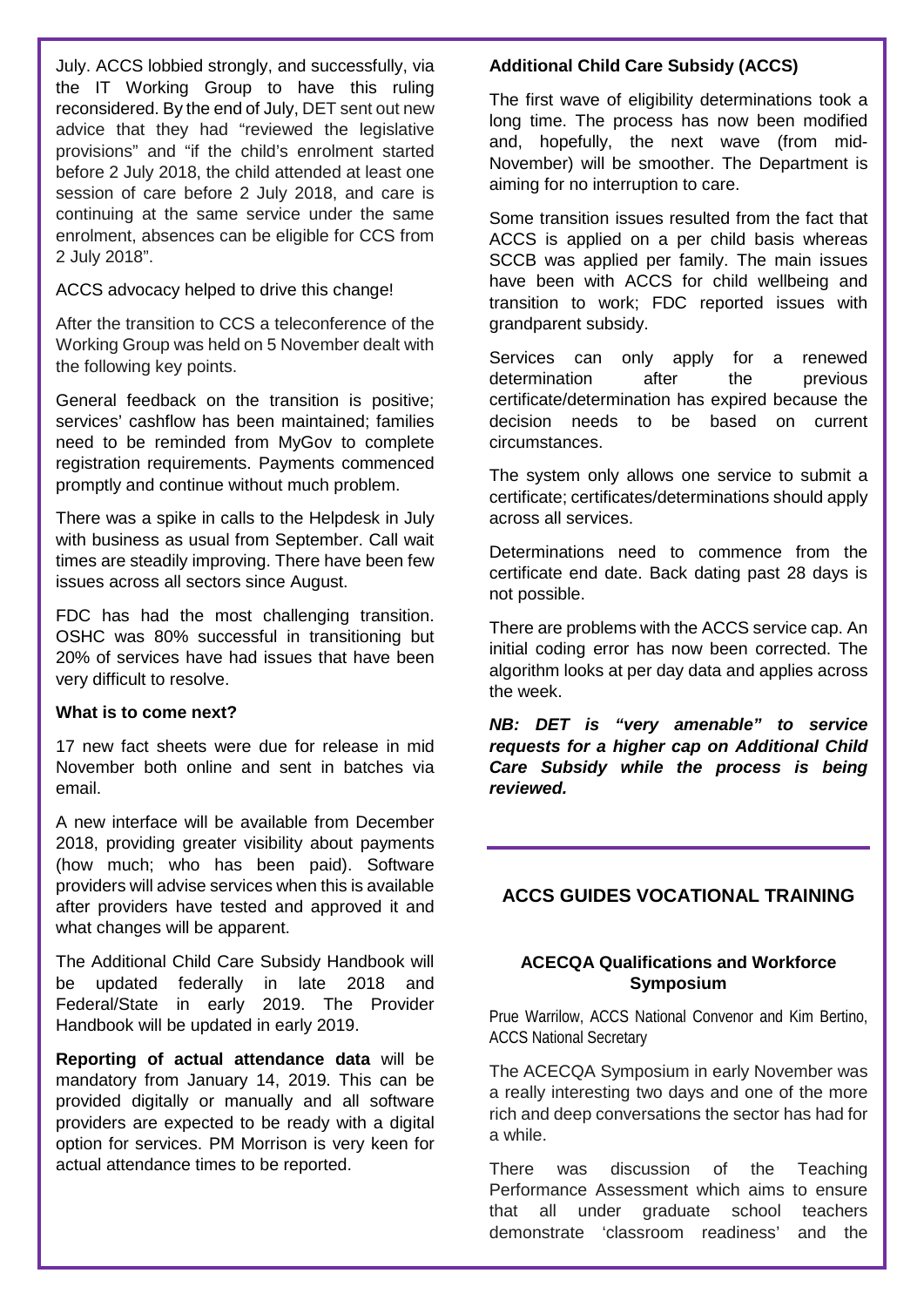difficulty of applying this to settings for children from birth to age 5, particularly teachers who may want to work with children aged from birth to 3 years.

It was acknowledged that there is an inadequate pipeline to meet the requirements for Early Childhood Teachers in 2020. There was agreement that it would be optimum for ECTs to hold degrees in education for birth to age 8 but ACECQA is unable to mandate this.

All undergraduate teachers, except those studying teaching courses for children aged from birth to 5 years, and birth to 8 years only, are required to pass a Literacy and Numeracy Test for Initial Teacher Education Students (LANTITE) which is set at around a Year 10 level. If undergraduate teachers do not pass the LANTITE then they cannot continue in the course. There was some discussion around why this is not compulsory for ECTs when they are laying the foundations for literacy and numeracy. Sector representative did not reach a consensus view on this with some commenting whether the LANTITE was the best test to measure these standards for any undergraduate teacher.

The symposium heard from the Australian Skills Quality Authority (ASQA) which regulates ECEC in the VET sector. They make 9,000 regulatory decisions per year, including following up thousands of complaints, undertaking audits and investigations. Last year they cancelled 322 courses.

There are 420 providers of ECEC qualifications, which is seen as a risk. ASQA is working to increase the clarity of early childhood specifications and address the unduly short courses.

ACECQA announced its decision on the requirements for a second ECT from 2020 at the symposium – the second teacher will need to be actively working towards an ECT qualification (as defined in Regulation 10) and have either completed 50% of the course or hold an early childhood diploma. Alternatively the second ECT can be qualified as a primary or secondary teacher and hold an approved early childhood qualification.

This decision will be reviewed by 2022 at the latest.

#### **Training Package Review Update**

Brian Newman, Community Child Care (ACCS Vic branch)

The revision of the Children's Education and Care Training Package is continuing, with the second draft of the redrafted qualifications due to be released for feedback in the next month. Technical Advisory Committee members have a great depth of expertise and have been able to help ensure that the competencies and assessment requirements are relevant and robust.

There was considerable feedback on the first draft, which is informing the writing of the second draft. SkillsIQ is committed to meaningful consultation with our sector, and the Industry Reference Committee recognizes the need to ensure that the Training Package is responsive to the needs of our diverse communities, particularly rural and remote services.

Both the Industry Reference Committee and the Technical Advisory Committee have strong representation from the early childhood sector, including practitioners, VET teachers, governments, as well as ACECQA and SNAICC.

The process will continue over the next feedback period, which will lead to further refinements and an end result that supports the sector's need for skilled and committed staff.

We are particularly looking for feedback from the Out of School Hours sector to examine the range and depth of those qualifications.

Education Support qualifications are included in the review, and work is currently being undertaken to see how these sit alongside the Out of School Hours qualifications, as both involve work with similar aged children within the school sector.

Public consultation on the finalized Draft 2 Training Package material will continue into February 2019, to ensure that services have time to engage with the content. This recognizes that over the summer holiday period many people are away. Even though this extends the process, the Industry Reference Committee is committed to ensuring maximum sector feedback to help make a new package that truly meets the standards and expectations of the sector, and provides strong guidance to training providers on knowledge, skills and standards required.

For further information, and updates, go to the Project Page on the SkillsIQ [website.](https://www.skillsiq.com.au/CurrentProjectsandCaseStudies/ChildrensEducationandCareTPD)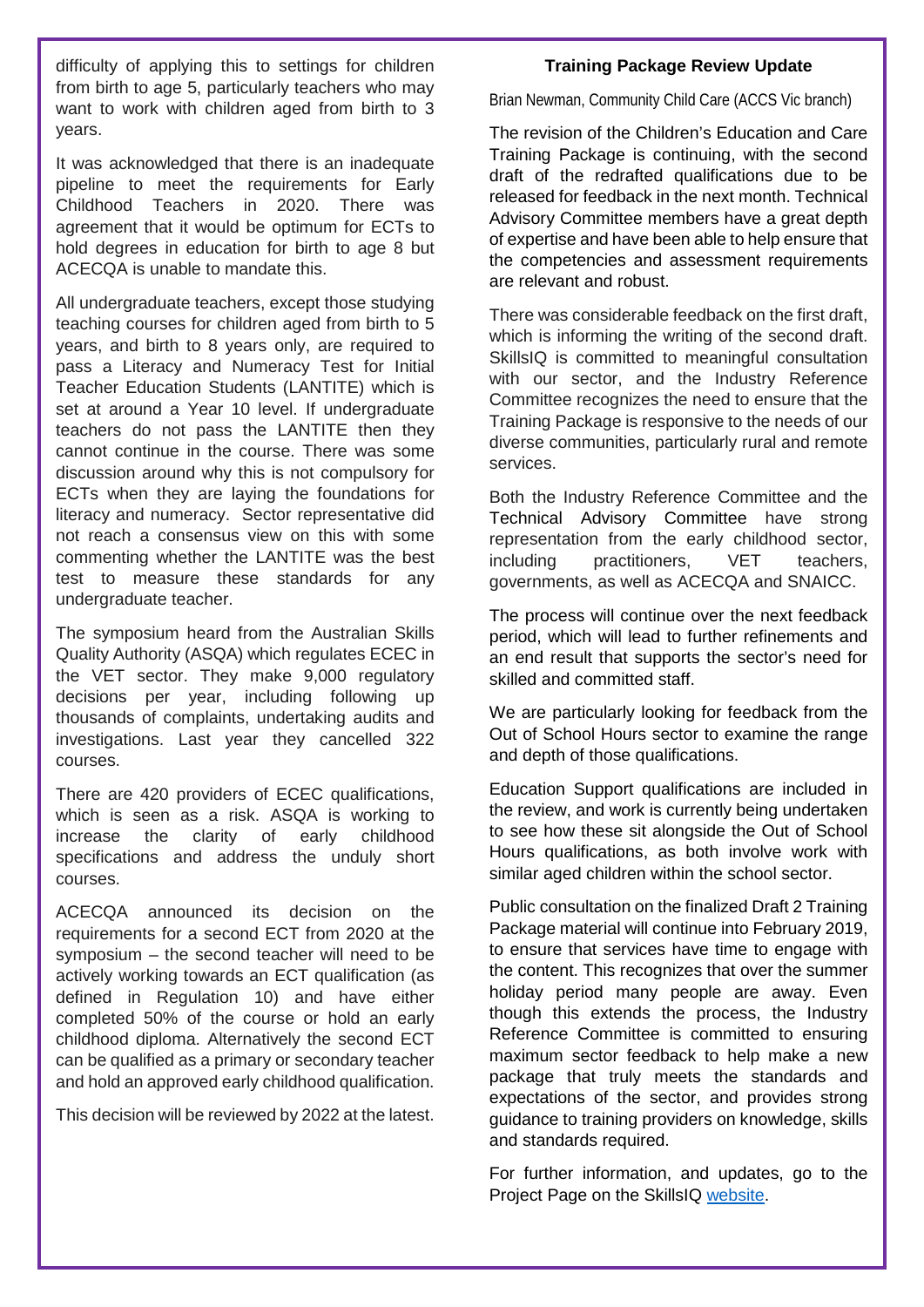### **ACCS BRANCH UPDATES**

#### **ACCS NSW**

The NSW Start Strong preschool funding, previously only available to 4 year olds, has been extended to include children aged 3 years of age who are from low income or Aboriginal and Torres Strait Islander families. 75% of the funding must be passed on through fee reductions. Other children aged three years of age are able to attend preschool but receive only a 50% fee reduction. The Start Strong package is available to centrebased, not for profit preschools only.

The Start Strong preschool funding includes a Service Safety Net for services that have a licensed capacity of 20 or less children with an ARIA classification of inner regional, outer regional, remote or very remote; have at least five eligible children enrolled for 600 hours or more per annum and have a daily fee less than \$55 for any eligible child attending the service. Currently the safety net is \$132,000 per annum for services that meet the criteria. Through this Safety Net funding a pilot community Safety Net project has established a preschool in a remote community for 5 children. This policy approach has been endorsed and will see further remote communities receive assistance to establish a preschool in their community.

There remain high levels of concern for services transitioning to CCS in particular Aboriginal Child and Family Centres, MACS and the old BBF funded Mobiles. Some Mobiles are closing venues after transitioning to CCS, other Mobiles have been moved across to DSS with no certainty for future funding. This requires further evaluation and strategy to support the viability of these services and accessibility for children and families.

State funded Mobiles have been advised they will have a funding review. This has created uncertainty for fixed future funding models.

There has been a pilot program to transition Mobiles and Occasional Care services to be in scope for assessment and rating under the National Law and Regulation. This is being viewed positively with alignment of the NSW supplementary regulations with the National Law.

Indigenous Advancement Strategy funding ceases in December 2018. It is not known what may be in place beyond this time and there is concern that some Aboriginal and Torres Strait Islander children may be disadvantaged in accessing preschool due to a lack of wrap around services such as a funded bus programs and employment of Aboriginal and Torres Strait Islander people in services.

NSW branch continues to push degree qualified early childhood teachers that are employed in out of scope ECEC services to be recognised with NESA for teacher accreditation.

#### **ACCS SOUTH AUSTRALIA**

Verity Bierenboim

**National Issues** – The CCS and how it is affecting families. Samples of issues that have arisen from different Centres

We sent a couple of emails to all our member centres and those of Community Children's Centres SA asking them if they had noticed the changes affecting families. We have provided case studies to inform ACCS advocacy.

**Advocacy -** We met with John Gardener the state Minister for Education on the 22<sup>nd</sup> May. He appeared responsive to our requests but kept referring everything back to the Federal ministers "I quite understand but that is a federal issue" including:

- planning controls for building of new centres
- universal access for three year olds
- access for vulnerable children
- financial support for CCC infrastructure
- funding for diploma

We discussed the same issues with Minister Pyne after which he received a letter from Minister Birmingham which he forwarded on to us.

**State Issues -** A big concern for us has been the planning controls for new centres. Also funding from the state government which we need to follow up on as we have again been left out of funding.

**Building Branch Participation -** We give a regular report at CCCSA (Community Children's Centres SA) meetings and regularly talk about what we are doing and how important advocacy is. Last meeting we made a push for membership to the committee as we will have our AGM on the  $6<sup>th</sup>$ November and are hoping for new members.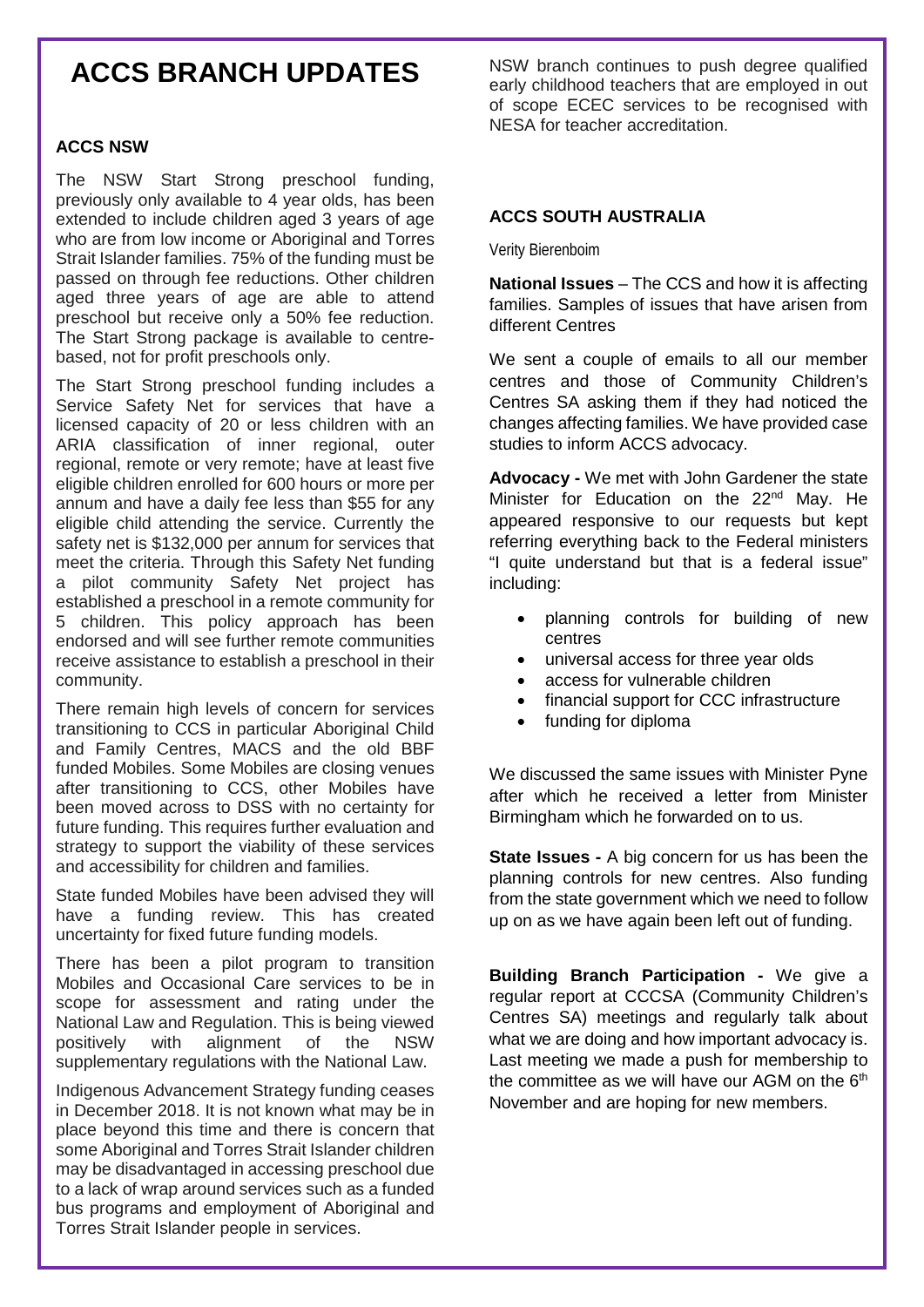#### **CAREWEST (ACCS WA)**

Sally Griffiths

#### **Impact of new Child Care Support**

On the whole the transition to the CCS has been relatively smooth. The majority of families are slightly better off than under the previous system.

However the Activity Test has had a negative impact on many. Families with stay at home mums/dads have had a considerable increase in their fees should they wish their children to have the benefits of early learning programmes. The most vulnerable children and families have been hit the hardest, with a decrease in their entitled hours; they have been forced to reduce care which means they are not now as well supported by the community as they were. Services which are located in low socioeconomic areas have reported a decrease in utilisation due to families not meeting the Activity Test.

The fortnightly allocation of funding too has been problematic; for example families that may receive 48 hours of funding and attend 3 days per week, 60+ hours for the fortnight will find that the  $6<sup>th</sup>$  day is charged at full fees. This has been confusing for some.

Additional Child Care Subsidy has been the most challenging. Studying families who previously received JETCCFA have reported that they have not yet heard the determination of their application. Families experiencing financial hardship are also finding it very difficult to navigate the complicated system. There have been unusually long waiting periods to learn of determinations of ACCS which means that there is a risk of accounts having high deficits or families reducing care while they await the outcome. Both of these factors affect stability and stress for families and services.

#### **Stress on the Community Children's Services Sector**

The NFP community based sector has been turbulent in WA over recent years with the announcement from state government that they were withdrawing support to services with regards to reduced rents and maintenance of buildings. Since the election of the Labour party there has been a 5-year reprieve on this decision. Services are exploring many differing options including selffunding for those with financial security and alternative arrangements with  $3<sup>rd</sup>$  parties such as universities supporting services on campus etc. There is a promise to 'make good' the buildings prior to vesting ownership to the services and 3 services have chosen to opt in early for this option.

Engagement and retention of quality Educators is proving challenging for many. Whilst there is no shortage of applicants in WA there are great concerns over the quality of some RTO's, resulting in Educators entering the sector without the knowledge and experience required to implement the quality programs required.

With the sector in reform fatigue it is proving difficult for Carewest to maintain momentum in membership.

Carewest is exploring options for an alternative model for the NFP Early Childhood Community. Jill Cameron and Michael White have been doing some auditing of the current model in the hope of implementing some strategies to enhance effectiveness and reduce workloads with a more collaborative approach. Carewest too will be seeking to engage more frequently with other likeminded advocacy groups for a more collegial approach and explore alternative ways of engaging members.

#### **COMMUNITY CHILD CARE (ACCS VIC)**

Daniela Kavoukas

#### **Victorian Election**

We were pleased to hear the Andrew's Labor Government's pledge for 3 year old kinder – almost \$5 billion over the next decade to deliver a full 15 hours of three-year-old kinder, with the rollout beginning in 2020. A CCC Media Release was sent out.

We were also pleased to hear the recent announcement for:

- Out Of Home Care providing more funds for the LOOKOUT program, Early start Kinder and vulnerable families (Media Release about to go out from CCC).
- Greens position to support the expansion of community education and care services and to review the sector in relation to supply and demand.

CCC developed a campaign tool kit and sent a call to parties to the politicians/Minister asking for their responses.

We had our Policy Debate with the politicians, responding to our joint submission "Creating Children's Future Today".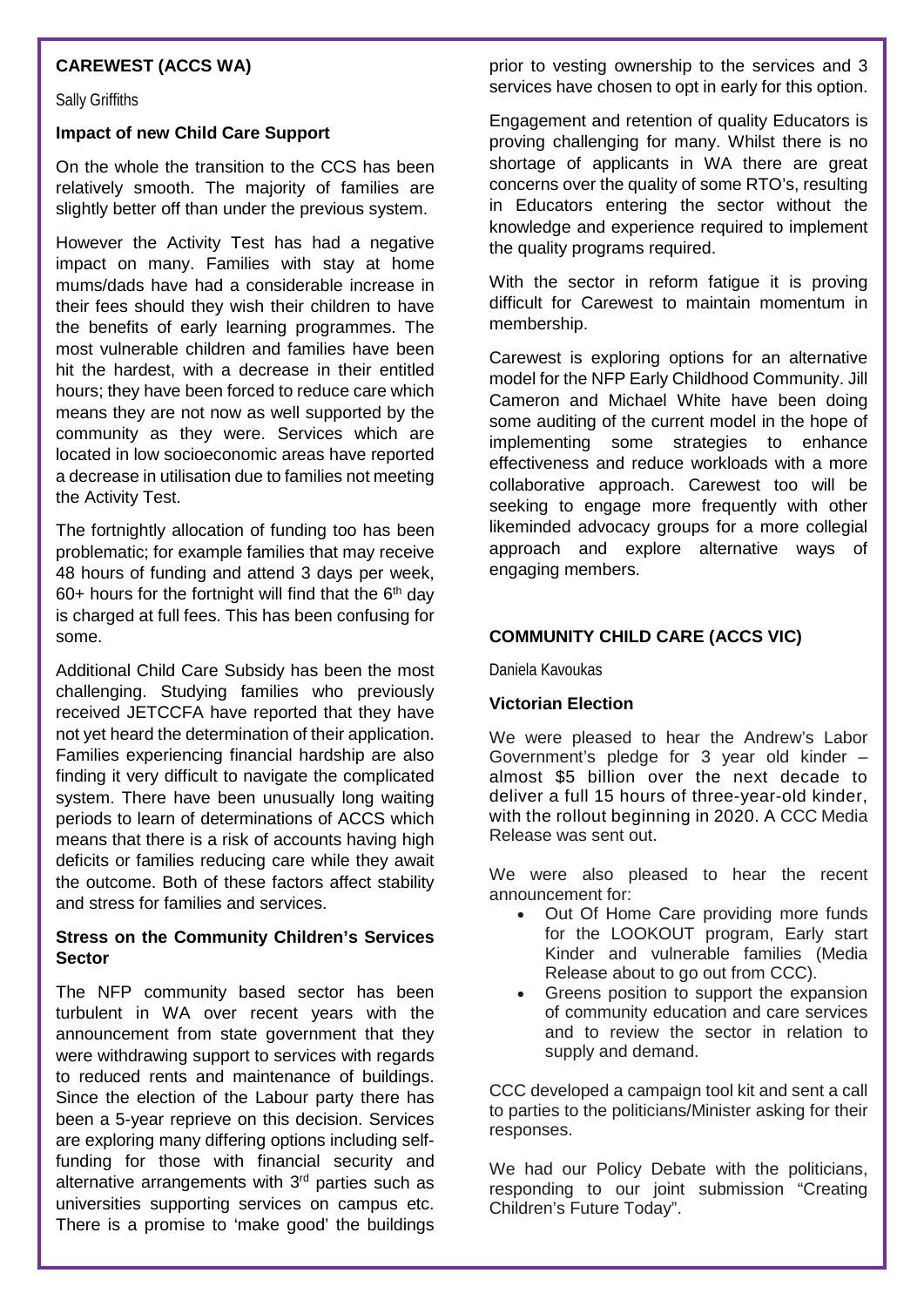#### **Transition to CCS**

Services are reporting that most of the 'glitches' were settling down. Services are still having difficulty with vulnerable families and the Activity Test. CCC gathered gather data on services issues – OSHC services are having most difficulty.

Key issues from this research were:

- Vulnerable families losing access with most services reporting families reducing the number of days that children attend and one third of services reporting families ceasing enrolment altogether (particularly in FDC)
- Difficulty in access Additional Child Care **Subsidy**
- Challenges to the viability of services due to lower occupancy

#### **TASMANIA ACCS SUB-BRANCH**

#### **Child Care Subsidy**

Overall, after the initial teething problems of transition, the move to CCS has been favourable. Most parents are noticing a decrease in their fees, even if only minor. The biggest concern seems to be the time taken for ACCS to be approved.

#### **Working Together for 3 Year Olds – targeted pre-school initiative**

Following the decision made by the Tasmanian Government on 14 August 2017 not to proceed with implementing the voluntary earlier school starting age, based on the *[Social and Economic](https://documentcentre.education.tas.gov.au/_layouts/15/DocIdRedir.aspx?ID=TASED-1797567314-8415)  [Impacts of Implementing the Voluntary Earlier](https://documentcentre.education.tas.gov.au/_layouts/15/DocIdRedir.aspx?ID=TASED-1797567314-8415)  [School Starting Age Report from the Secretary](https://documentcentre.education.tas.gov.au/_layouts/15/DocIdRedir.aspx?ID=TASED-1797567314-8415)*, it decided instead to implement the *Working Together for 3 Year Olds* to provide Government subsidised participation in quality and accredited pre-school programs for eligible three year old children, for 10 hours a week (400 hours a year).

The program will be delivered by accredited services in the Early Childhood Education and Care (ECEC) sector, or by a government school where ECEC services are not available.

The *Working Together for 3 Year Olds initiative* will be available for eligible children with the greatest need, with access being guided by a set of criteria to include children who are three years old by 1 January in any year from 2020 (i.e. the year before Kindergarten) and:

- whose parents/guardians are Health Care Card holders, or
- who are Aboriginal and/or Torres Strait Islander, or
- who are receiving support or intervention from the Child Safety Service.

Over the next month the DoE will send out a survey investigating capacity of services to implement the program from 2020 and what support will be needed.

#### **Strong Partnerships – Co-location of EC services on DoE sites**

DoE is currently working with the ECEC sector on a Framework and Policy to guide and support the co-location of EC services (including OSHC) on DoE sites. We are doing work around terms of tenure including remuneration ie should it be on licenced places or actual places used or a footprint model.

#### **QUEENSLAND REPORT**

A meeting of community children's services in Brisbane has decided to form a sub-branch of Community Child Care (CCC), the Victorian branch of ACCS.

Since the Queensland branch of ACCS formally disbanded the voice of the sector in Queensland has been provided by individual representatives on the ACCS National Council. CCC has a presence in Queensland through its service delivery so it has been able to work with the ACCS National Executive to bring the sector together to explore options for reforming a branch; at this stage the sector is seeking the support of the Victorian branch to operate as a sub-branch.

The meeting voted unanimously to request that the current Queensland representative on the ACCS National Council continue in her important work of bringing the Queensland experiences to the national conversation.

The formation of this sub-branch is an exciting development that will further support the community sector in Queensland to actively contribute to the vital advocacy work of ACCS across the nation.

For more information contact Daniela at CCC on email: [dkavoukas@cccinc.org.au](mailto:dkavoukas@cccinc.org.au) or [reception@cccinc.org.au](mailto:reception@cccinc.org.au)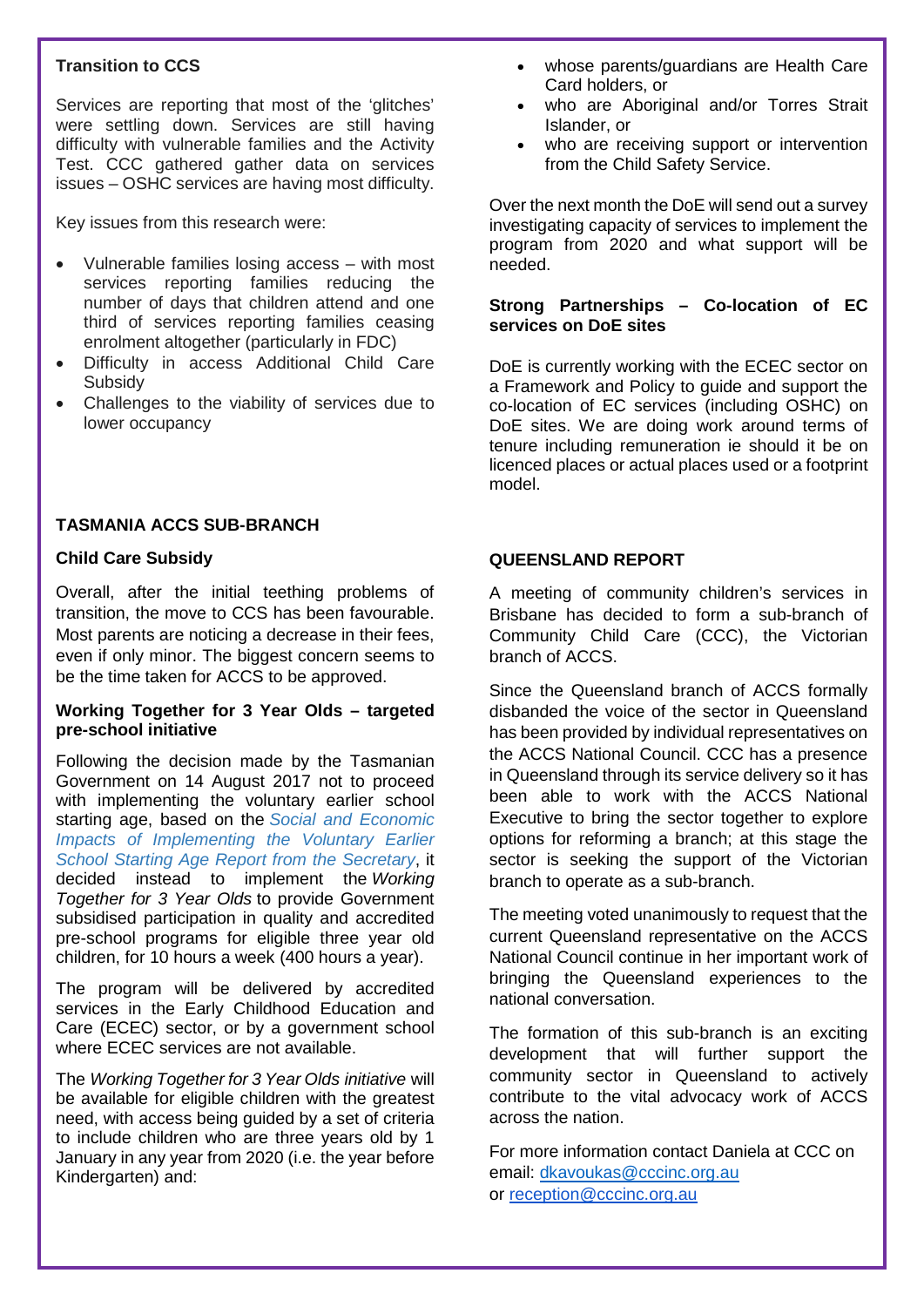Prue Warrilow, National Convenor of ACCS is a member of the Board of Families Australia and its current Chair. Her appointment ends in 2019.

The launch of National Families Week was held at Capital Hill Early Childhood Centre, Parliament House Canberra.



Left to right: Alan Greenslade, Chair, Communities@Work who manage the centre; Melita Pendergast, centre Director; Dr Brian Babbington, CEO, Families Australia; Assistant Minister the Hon. Dr David Gillespie MP; Prue Warrilow, Chair of Families Australia; Christopher Woodthorpe, Director, United Nations Information Centre



### **ACCS NATIONAL MEETINGS**

The National Council governs the work of the organisation. The Council is made up of delegates from state and territory branches of ACCS. For more information about how ACCS operates see our [website.](http://ausccs.org.au/?page_id=71)

This year the Council met twice via Skype. At the AGM in May the key outcomes were:

- The return of the National Executive members:
	- Convenor Prue Warrilow (NSW)
	- Deputy Convenor Linda Davison (Vic)
	- Secretary Kim Bertino (NSW)
	- Treasurer Sally Griffiths (WA)
- Agreement for ACCS to support sister organisations in advocating for universal access the ECEC for 3 year olds especially if we keep a focus on access for children under 3 and exclusion of some families. This can be seen as the first step in universal access for all children under 5 years of age.

The November meeting finalised the ACCS federal election policy platform and collected case studies of the varying impact on vulnerable families of the new Child Care Subsidy.